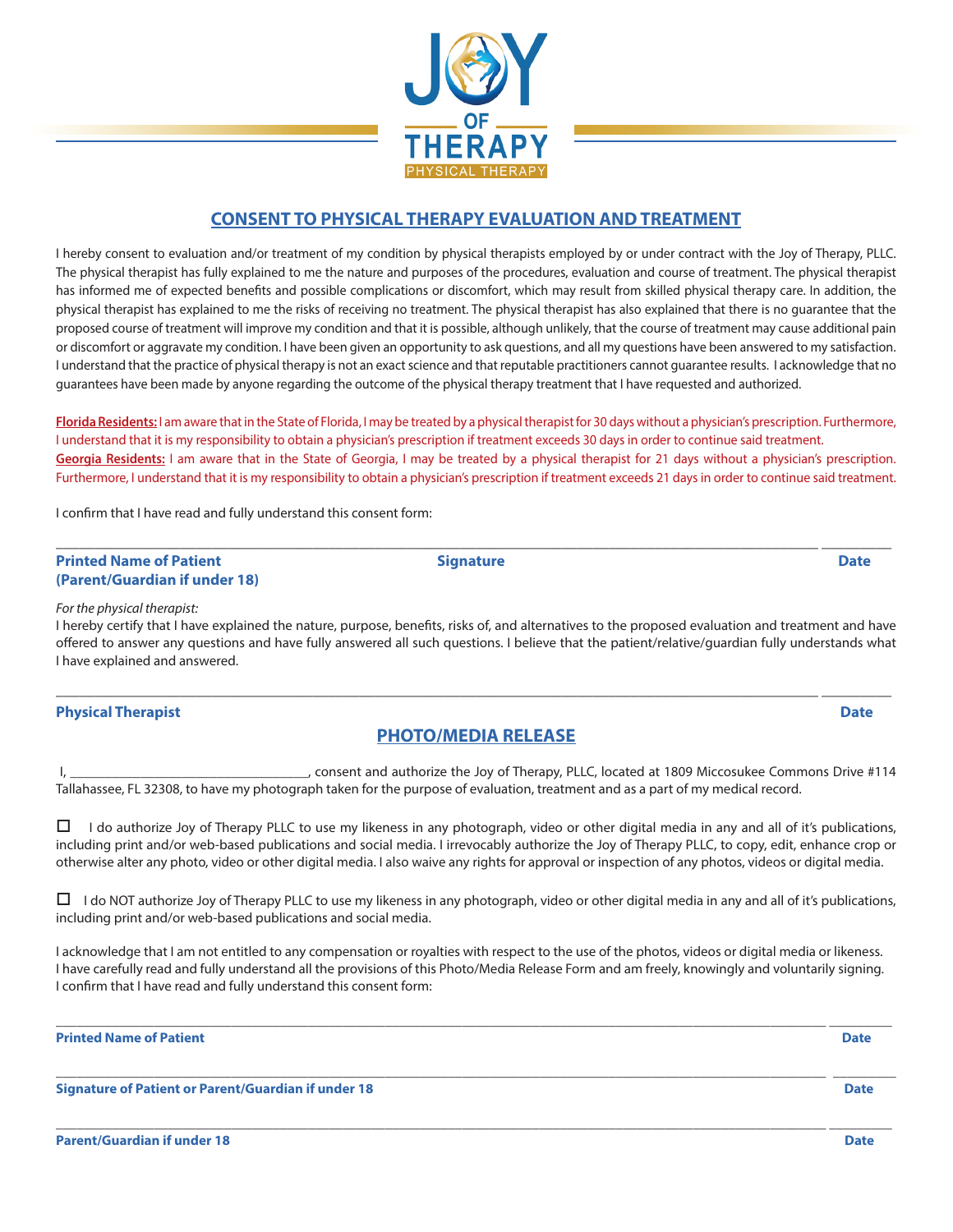

# **HIPAA PATIENT RIGHTS**

Name:\_\_\_\_\_\_\_\_\_\_\_\_\_\_\_\_\_\_\_\_\_\_\_\_\_\_\_\_\_\_\_\_\_\_\_\_\_\_\_\_\_\_\_\_\_\_\_\_\_\_\_\_\_\_\_\_ DOB:\_\_\_\_\_\_\_\_\_\_\_\_\_\_\_\_\_\_\_\_

# **Use and Disclosure of Your Protected Health Information**

Your protected health information will be used by Joy of Therapy, PLLC or disclosed to others for the purpose of treatment, obtaining payment, supporting the day-to-day health care operations of the practice, and for appointment reminders.

# **Name of Individuals involved in your care to whom we may disclose information:**

| Name:         |  |
|---------------|--|
| Relationship: |  |
| Name:         |  |
| Relationship: |  |

# **Notice of Privacy Practices**

The Notice of Privacy Practices is available on our website and in our clinic and you are encouraged to review the practices for a more complete description of how your protected health information may be used or disclosed. You may review the notice prior to signing this form.

# **Requesting a Restriction on the Use or Disclosure of Your Information**

You may request in writing a restriction on the use or disclosure of your protected health information. Joy of Therapy, PLLC may or may not agree to restrict the use or disclosure of your protected health information. If Joy of Therapy, PLLC agrees to your request, the restriction will be binding on the practice. Use or disclosure of protected health information in violation of an agreed upon restriction will be a violation of the federal privacy standards.

### **Revocation of Consent**

You may revoke this consent to the use and disclosure of your protected health information. You must revoke this consent in writing. And use or disclosure that has already occurred prior to the date on which our revocation of consent is received will not be affected.

### **Reservation of Right to Change Privacy Practices**

Joy of Therapy, PLLC reserves the right to modify the privacy practices outlined in this notice.

### **Signature**

I have reviewed this consent form and acknowledge that I have been given the opportunity to review the Joy of Therapy, PLLC Notice of Privacy Practices. I give my permission to Joy of Therapy, PLLC to use and disclose my health information in accordance with it. This consent expires one year from the date below.

\_\_\_\_\_\_\_\_\_\_\_\_\_\_\_\_\_\_\_\_\_\_\_\_\_\_\_\_\_\_\_\_\_\_\_\_\_\_\_\_\_\_\_\_\_\_\_\_\_\_\_\_\_\_\_\_\_\_\_\_ Date:\_\_\_\_\_\_\_\_\_\_\_\_\_\_\_\_\_\_\_\_\_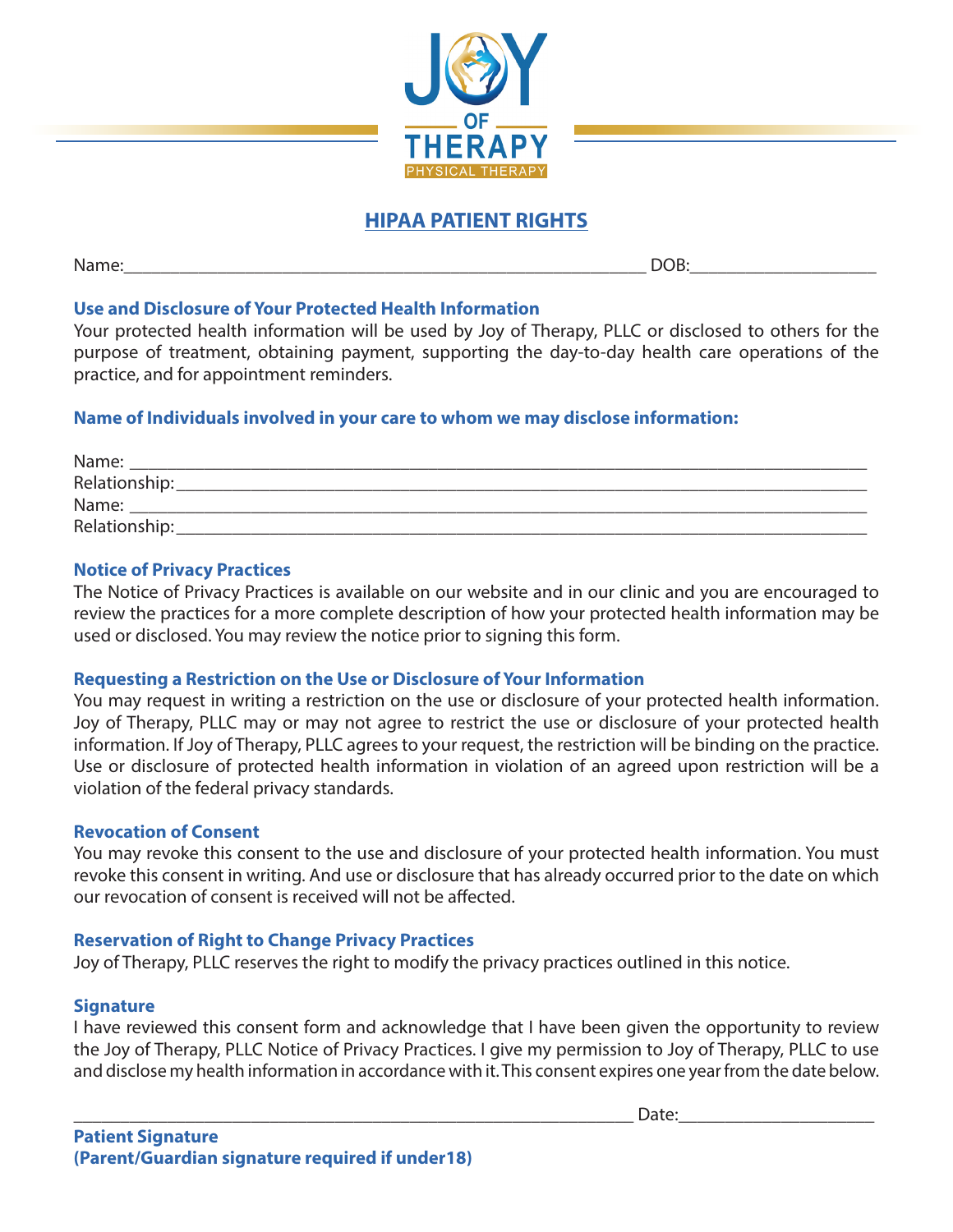

# **PATIENT REGISTRATION**

| Today's Date: ___________________                                                          |                         |        |                       |  |
|--------------------------------------------------------------------------------------------|-------------------------|--------|-----------------------|--|
|                                                                                            |                         |        |                       |  |
| Last                                                                                       | First                   | Middle |                       |  |
|                                                                                            |                         |        |                       |  |
|                                                                                            | <b>City</b>             |        | State <b>Zip Code</b> |  |
|                                                                                            |                         |        |                       |  |
|                                                                                            |                         |        |                       |  |
|                                                                                            |                         |        |                       |  |
|                                                                                            |                         |        |                       |  |
|                                                                                            | <b>HEALTH INSURANCE</b> |        |                       |  |
|                                                                                            |                         |        |                       |  |
|                                                                                            | Middle                  |        | Last                  |  |
|                                                                                            |                         |        |                       |  |
|                                                                                            |                         |        |                       |  |
|                                                                                            |                         |        |                       |  |
| Will you be submitting claims to an attorney? Yes $\square$ No $\square$ Name of Law Firm: |                         |        |                       |  |
|                                                                                            |                         |        |                       |  |
|                                                                                            |                         |        |                       |  |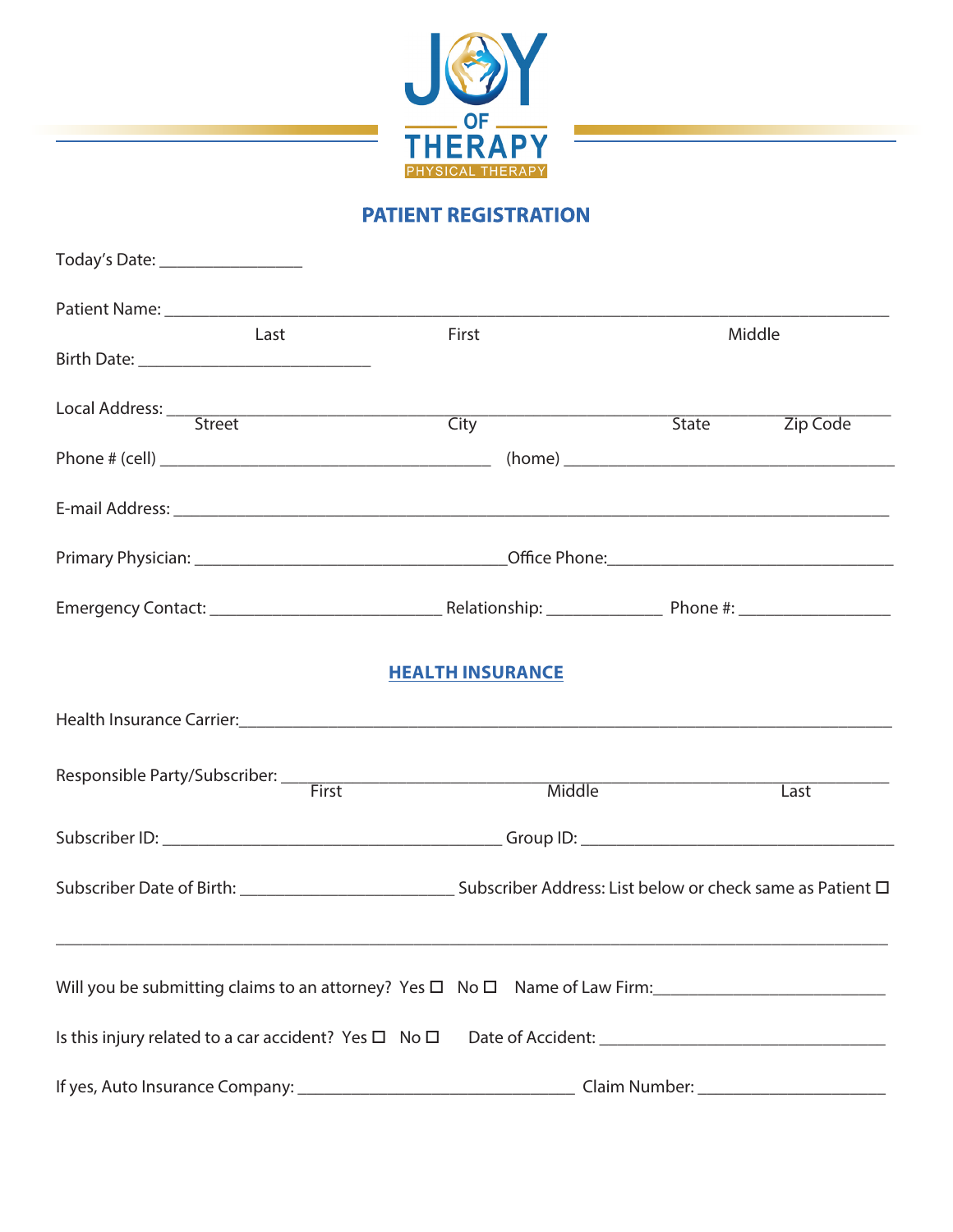

# **MEDICAL HEALTH FORM**

#### **Today's date:\_\_\_\_\_\_\_\_\_\_\_\_**

### **PERSONAL MEDICAL HISTORY:**

Have you ever been diagnosed as having any of the following conditions? Please check all that apply:

- $\square$  Anemia
- $\square$  Asthma
- **D** Cancer: Describe what kind:
- $\Box$  Chemical Dependency (i.e., alcoholism, drugs)
- $\square$  Circulation problems
- $\square$  Depression
- $\square$  Diabetes ( type I or II)
- $\square$  Emphysema/Bronchitis
- $\square$  Epilepsy
- $\Box$  Gout
- $\Box$  Headaches or Dizziness
- $\Box$  Heart Condition/Angina
- $\Box$  Hepatitis (type)
- $\Box$  High/Low blood pressure
- $\Box$  Kidney Problems
- $\square$  Lyme Disease
- $\Box$  Mental Illness
- $\Box$  Multiple Sclerosis
- $\square$  Currently pregnant
- $\Box$  Number of pregnancies  $\Box$
- $\Box$  Other Arthritis conditions
- $\square$  Pacemaker
- $\Box$  Arthritis (Osteo/RA/Juenile)
- $\square$  Scoliosis
- $\square$  Stroke
- $\Box$  Thyroid (Hypo or Hyper)
- $\square$  Tuberculosis
- $\square$  Unusual reaction to heat/cold
- $\square$  Visual/Hearing difficulties

# **SURGERIES or other conditions for which you have been hospitalized for, including the approximate date and reason for the surgery or hospitalization.**

\_\_\_\_\_\_\_\_\_\_\_\_\_\_\_\_\_\_\_\_\_\_\_\_\_\_\_\_\_\_\_\_\_\_\_\_\_\_\_\_\_\_\_\_\_\_\_\_\_\_\_\_\_\_\_\_\_\_\_\_\_\_\_\_\_\_\_\_\_\_\_\_\_\_\_\_\_\_\_\_\_\_\_\_\_\_\_\_\_\_\_\_\_\_\_\_\_\_ **\_\_\_\_\_\_\_\_\_\_\_\_\_\_\_\_\_\_\_\_\_\_\_\_\_\_\_\_\_\_\_\_\_\_\_\_\_\_\_\_\_\_\_\_\_\_\_\_\_\_\_\_\_\_\_\_\_\_\_\_\_\_\_\_\_\_\_\_\_\_\_\_\_\_\_\_\_\_\_\_\_\_\_\_\_\_\_\_\_\_\_\_\_\_\_\_\_**\_ \_\_\_\_\_\_\_\_\_\_\_\_\_\_\_\_\_\_\_\_\_\_\_\_\_\_\_\_\_\_\_\_\_\_\_\_\_\_\_\_\_\_\_\_\_\_\_\_\_\_\_\_\_\_\_\_\_\_\_\_\_\_\_\_\_\_\_\_\_\_\_\_\_\_\_\_\_\_\_\_\_\_\_\_\_\_\_\_\_\_\_\_\_\_\_\_\_\_

List the date, surgery/hospitalization and reason: \_\_\_\_\_\_\_\_\_\_\_\_\_\_\_\_\_\_\_\_\_\_\_\_\_\_\_\_\_\_

# **INJURIES for which you have been treated (including fractures, dislocations, sprains) and the approximate date of injury:**

\_\_\_\_\_\_\_\_\_\_\_\_\_\_\_\_\_\_\_\_\_\_\_\_\_\_\_\_\_\_\_\_\_\_\_\_\_\_\_\_\_\_\_\_\_\_\_\_\_\_\_\_\_\_\_\_\_\_\_\_\_\_\_\_\_\_\_\_\_\_\_\_\_\_\_\_\_\_\_\_\_\_\_\_\_\_\_\_\_\_\_\_\_\_\_\_\_\_ \_\_\_\_\_\_\_\_\_\_\_\_\_\_\_\_\_\_\_\_\_\_\_\_\_\_\_\_\_\_\_\_\_\_\_\_\_\_\_\_\_\_\_\_\_\_\_\_\_\_\_\_\_\_\_\_\_\_\_\_\_\_\_\_\_\_\_\_\_\_\_\_\_\_\_\_\_\_\_\_\_\_\_\_\_\_\_\_\_\_\_\_\_\_\_\_\_\_

\_\_\_\_\_\_\_\_\_\_\_\_\_\_\_\_\_\_\_\_\_\_\_\_\_\_\_\_\_\_\_\_\_\_\_\_\_\_\_\_\_\_\_\_\_\_\_\_\_\_\_\_\_\_\_\_\_\_\_\_\_\_\_\_\_\_\_\_\_\_\_\_\_\_\_\_\_\_\_\_\_\_\_\_\_\_\_\_\_\_\_\_\_\_\_\_\_\_ \_\_\_\_\_\_\_\_\_\_\_\_\_\_\_\_\_\_\_\_\_\_\_\_\_\_\_\_\_\_\_\_\_\_\_\_\_\_\_\_\_\_\_\_\_\_\_\_\_\_\_\_\_\_\_\_\_\_\_\_\_\_\_\_\_\_\_\_\_\_\_\_\_\_\_\_\_\_\_\_\_\_\_\_\_\_\_\_\_\_\_\_\_\_\_\_\_\_

\_\_\_\_\_\_\_\_\_\_\_\_\_\_\_\_\_\_\_\_\_\_\_\_\_\_\_\_\_\_\_\_\_\_\_\_\_\_\_\_\_\_\_\_\_\_\_\_\_\_\_\_\_\_\_\_\_\_\_\_\_\_\_\_\_\_\_\_\_\_\_\_\_\_\_\_\_\_\_\_\_\_\_\_\_\_\_\_\_\_\_\_\_\_\_\_\_\_ **\_\_\_\_\_\_\_\_\_\_\_\_\_\_\_\_\_\_\_\_\_\_\_\_\_\_\_\_\_\_\_\_\_\_\_\_\_\_\_\_\_\_\_\_\_\_\_\_\_\_\_\_\_\_\_\_\_\_\_\_\_\_\_\_\_\_\_\_\_\_\_\_\_\_\_\_\_\_\_\_\_\_\_\_\_\_\_\_\_\_\_\_\_\_\_\_\_\_**

List the injury and date:  $\Box$ 

### **PRESCRIPTION medications you are currently taking (including pills, injections, and/or skin patches):**

List the drug name, frequency and dosage:

### **ALLERGIES or reactions to medications, food, plants or insect bites: \_\_\_\_\_\_\_\_\_\_\_\_\_\_\_\_\_\_\_\_\_\_\_\_\_\_\_\_\_\_\_\_\_\_\_\_\_\_**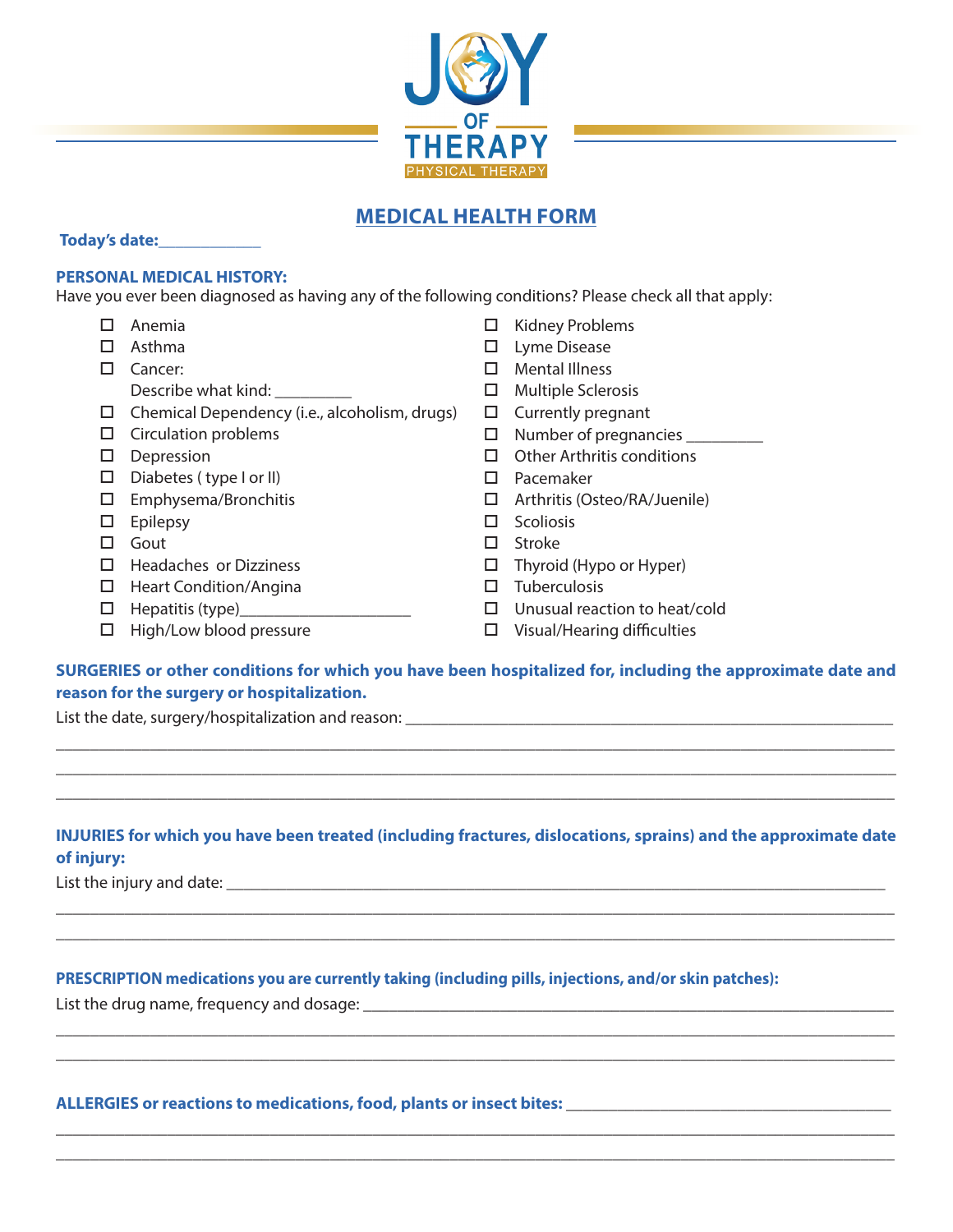

\_\_\_\_\_\_\_\_\_\_\_\_\_\_\_\_\_\_\_\_\_\_\_\_\_\_\_\_\_\_\_\_\_\_\_\_\_\_\_\_\_\_\_\_\_\_\_\_\_\_\_\_\_\_\_\_\_\_\_\_\_\_\_\_\_\_\_\_\_\_\_\_\_\_\_\_\_\_\_\_\_\_\_\_\_\_\_\_\_\_\_\_\_\_\_\_\_ \_\_\_\_\_\_\_\_\_\_\_\_\_\_\_\_\_\_\_\_\_\_\_\_\_\_\_\_\_\_\_\_\_\_\_\_\_\_\_\_\_\_\_\_\_\_\_\_\_\_\_\_\_\_\_\_\_\_\_\_\_\_\_\_\_\_\_\_\_\_\_\_\_\_\_\_\_\_\_\_\_\_\_\_\_\_\_\_\_\_\_\_\_\_\_\_\_ \_\_\_\_\_\_\_\_\_\_\_\_\_\_\_\_\_\_\_\_\_\_\_\_\_\_\_\_\_\_\_\_\_\_\_\_\_\_\_\_\_\_\_\_\_\_\_\_\_\_\_\_\_\_\_\_\_\_\_\_\_\_\_\_\_\_\_\_\_\_\_\_\_\_\_\_\_\_\_\_\_\_\_\_\_\_\_\_\_\_\_\_\_\_\_\_\_

# **Do you have any of these symptoms? Check all that apply**.

- 
- o Depressedo Difficulty falling asleepo Falls
- 
- 
- o Nausea/Vomitingo Weaknesso Weight loss/Gain
- 
- 
- o Fatigue o Fever/chills/sweatso Numbness or tingling
	-

# **PLEASE FILL IN THE FIGURES WHERE YOUR PAIN IS. Shade in areas of pain.**

# **Circle the number that describes the intensity of your pain:**

**At best 0 1 2 3 4 5 6 7 8 9 10** 

(0= none, 5= moderate,  $10 =$  severe)

# **At worst 0 1 2 3 4 5 6 7 8 9 10**

 $(0=$  none, 5 = moderate, 10 = severe)

### **My pain is (check all that apply):**

- $\square$  Constant  $\square$  Comes and goes
- $\square$  Achy  $\square$  Dull
- 
- $\square$  Sharp  $\square$  Radiating

# **What is your Goal for Physical Therapy?** \_\_\_\_\_\_\_\_\_\_\_\_\_\_\_\_\_\_\_\_\_\_\_\_\_\_\_\_\_\_\_\_\_\_\_\_\_\_\_\_\_\_\_\_\_\_\_\_\_\_\_\_\_\_\_\_\_\_\_\_\_\_

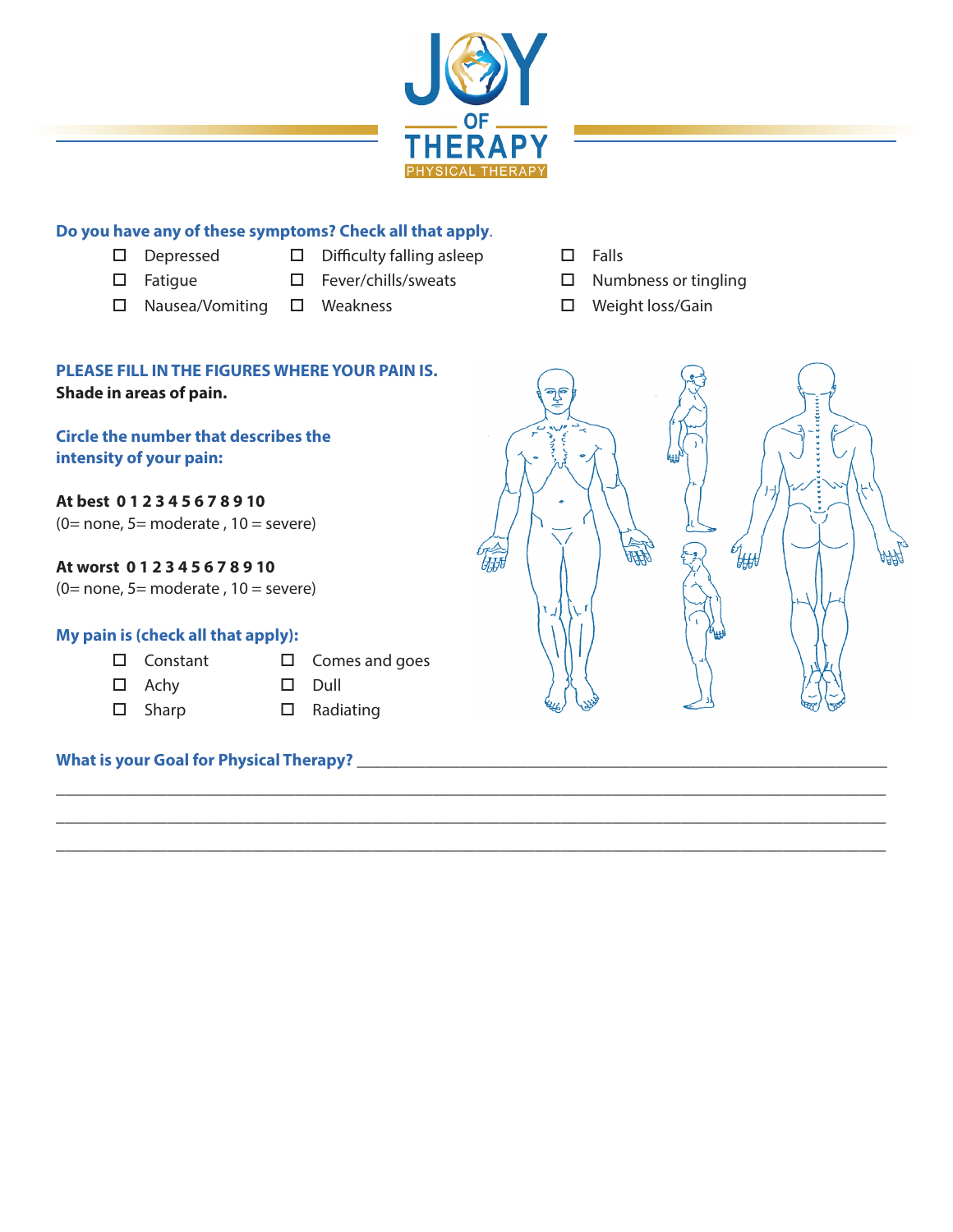

# **FINANCIAL AGREEMENT**

#### **Financial Agreement, Guarantee of Account**

I, the undersigned, agree whether I sign as a parent, guardian, spouse, agent, guarantor or as a patient, that in consideration of the services to be rendered to the patient, I hereby individually obligate myself to pay the account of Joy of Therapy PLLC, in accordance with the regular rates and terms of Joy of Therapy PLLC. I understand that I have up to 30 days to pay invoices, and then a late fee of \$15 will be added for each additional 30 days that my account is delinquent. I understand that physical therapy services are rendered and charged to the patient and not to the insurance company, and the clinic cannot accept total responsibility for collection of claims nor for negotiating a disputed settlement. I agree to be responsible for full payment at the time of services rendered. Should the account be referred to an agency or attorney for collection, I shall pay the actual attorney's fees and collection expenses.

#### **Medicare Patient Certification**

I certify that the information given by me in applying for payment under Title XVII of the Social Security Act is correct. I authorize any holder of medical or other information about me to release to the Social Security Administration or its intermediate or carriers any information needed for this or a related Medicare claim. I permit a copy of the authorization to be used in place of the original and request payment of authorized benefits to be made on my behalf.

I further understand that the Joy of Therapy PLLC will submit my claims to Medicare on my behalf. If a claim is denied payment and all effort has been made by the clinic to satisfy Medicare's requirements, then it is my responsibility to pay any unpaid claims. I also understand the Joy of Therapy PLLC will not bill my supplementary insurance company as these insurance companies are not under contract with the Joy of Therapy PLLC. The Joy of Therapy PLLC will provide me with a superbill so that I may then submit the claim to my supplementary insurance policy.

#### **This form has been fully explained to me, and I certify that I understand its contents and accept its terms.**

**Signature of Patient OR Patient Representative Accord Patient Accord Patient Accord Patient Accord Patient Accord Patient Accord Patient Accord Patient Accord Patient Accord Patient Accord Patient Accord Patient Accord Pa** 

**Printed name of Patient or Patient Representative and Date in the United States of Pater Date in the Date of Patient Representative and Date in the Date of Patient Representative and Date in the Date of Patient Representa** 

# **CANCELLATION POLICY**

\_\_\_\_\_\_\_\_\_\_\_\_\_\_\_\_\_\_\_\_\_\_\_\_\_\_\_\_\_\_\_\_\_\_\_\_\_\_\_\_\_\_\_\_\_\_\_\_\_\_\_\_\_\_\_\_\_\_\_\_\_\_\_\_\_\_\_\_\_\_\_\_\_\_\_\_\_\_\_\_\_\_\_ \_\_\_\_\_\_\_\_\_\_\_\_\_\_\_\_\_\_\_\_\_\_\_\_\_\_\_\_\_\_

 $\Box$  . The contribution of the contribution of the contribution of the contribution of the contribution of the contribution of the contribution of the contribution of the contribution of the contribution of the contributi

In an effort to meet the needs of all of our clients, and to be able to schedule needed sessions, we have instituted a cancellation policy. *Think of this as our commitment to get you the results you want in your health.*

1. There will be a **\$25 fee for appointments not canceled at least 12 hours before your appointment.** We reserve the right in our sole discretion to make exceptions for true emergencies. You are welcome to leave a voicemail at 850-765-0213 and/or email at info@joyoftherapypt.com

2. If you do not cancel and do not come to your scheduled appointment without notifying the clinic in advance, the **No-Show Fee of \$25** will be billed to you via mail and email.

\_\_\_\_\_\_\_\_\_\_\_\_\_\_\_\_\_\_\_\_\_\_\_\_\_\_\_\_\_\_\_\_\_\_\_\_\_\_\_\_\_\_\_\_\_\_\_\_\_\_\_\_\_\_\_\_\_\_\_\_\_\_\_\_\_\_\_\_\_\_\_\_\_\_\_\_\_\_\_\_\_\_\_ \_\_\_\_\_\_\_\_\_\_\_\_\_\_\_\_\_\_\_\_\_\_\_\_\_\_\_\_\_\_

\_\_\_\_\_\_\_\_\_\_\_\_\_\_\_\_\_\_\_\_\_\_\_\_\_\_\_\_\_\_\_\_\_\_\_\_\_\_\_\_\_\_\_\_\_\_\_\_\_\_\_\_\_\_\_\_\_\_\_\_\_\_\_\_\_\_\_\_\_\_\_\_\_\_\_\_\_\_\_\_\_\_\_\_\_\_\_\_\_\_\_\_\_\_\_\_\_\_\_\_\_\_\_\_\_\_\_\_\_\_\_\_\_\_\_\_\_\_\_\_

Thank you for respecting our time and all of our clients' time.

I have read and understand the cancellation policy.

**Signature of Patient OR Patient Representative Accord Accord Patient Accord Patient Accord Patient Accord Patient Accord Patient Accord Patient Accord Patient Accord Patient Accord Patient Accord Patient Accord Patient Ac**